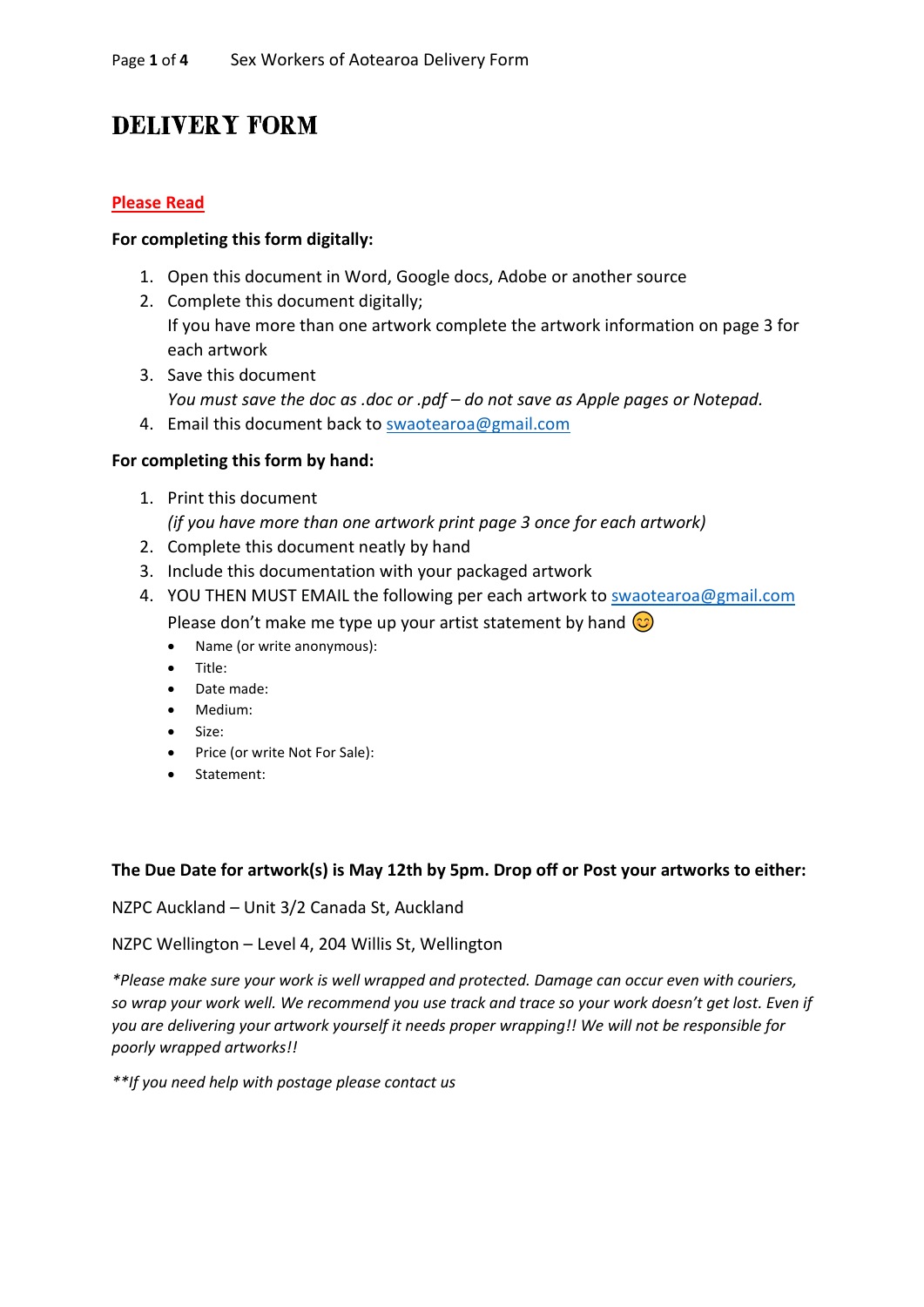## **The Artist Contact Details**

*(if printed tick the boxes, if completing digitally TYPE "YES" to accept the T&Cs)*

Work Name:

Email:

Mobile:

Please tick (or type YES) to the following if you agree to –

- $\Box$  I grant the organisers of the SEX WORKERS OF AOTEAROA art exhibition permission to photograph and publish images of my artwork for promotional purposes.
- $\Box$  I accept full responsibility to any damage, loss or theft of my artwork during delivery/postage. All care will be taken in handling the artworks during the exhibition.
- $\Box$  I am responsible for the delivery and return fee (if not sold) to have my artwork delivered back to me. (Artworks will be returned to Auckland & Wellington NZPCs post exhibition).
- $\Box$  I am responsible for my artwork being ready to hang and/or ready to stand alone, or for the arrangement with Jordan for a plinth.
- $\Box$  I acknowledge that the organisers have no power over whether an artwork is successfully sold or not.
- $\Box$  I am 18 years or older.

Signed: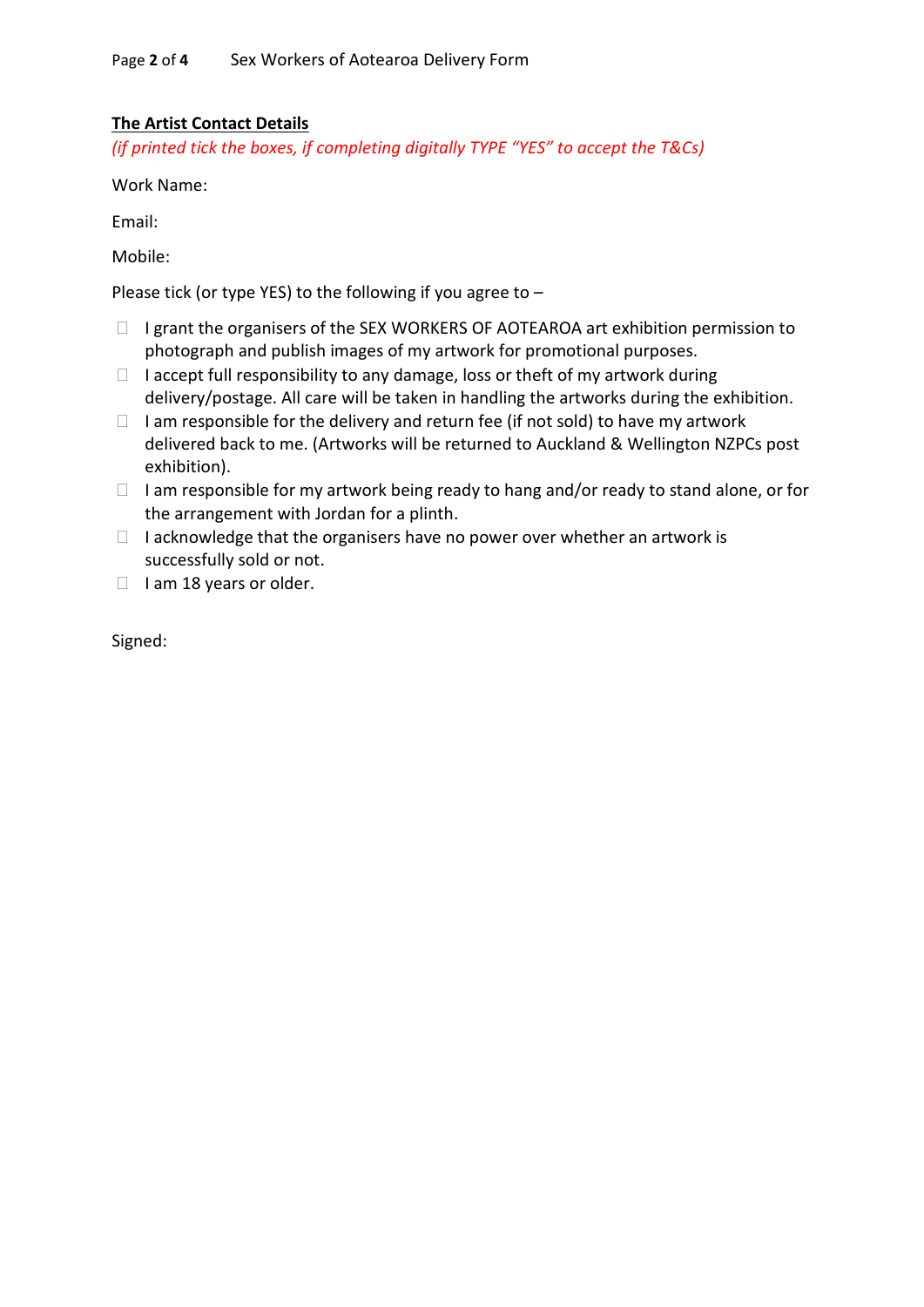#### **Artwork details**

*\*\* If you are submitting only ONE artwork you only need to complete this page (page 3) once. If you are submitting more than one artwork, complete these details separately for each artwork.*

Your artwork details are what will be printed on the label next to your artwork, so visitors can read about the artist and the work.

Each label will have a:

- number
- your name (or artist name or write anonymous)
- artwork title
- date made
- medium
- size
- price
- artist statement (please write approximately 150-200 words. One sentence is not enough).

\_\_\_\_\_\_\_\_\_\_\_\_\_\_\_\_\_\_\_\_\_\_\_\_\_\_\_\_\_\_\_\_\_\_\_\_\_\_\_\_\_\_\_\_\_\_\_\_\_\_\_\_\_\_\_\_\_\_\_\_\_\_\_\_\_\_\_\_\_\_\_\_\_\_\_

Name (or artist name or write anonymous):

Title:

Date made:

Medium:

Size:

Price (or write Not For Sale): *Remember to include the 25% commission fee*

Statement:

| 12                                                                                              |
|-------------------------------------------------------------------------------------------------|
| Vincent van Gogh<br>The Starry Night, 1889                                                      |
| Oil on canvas                                                                                   |
| 73.7 cm $\times$ 92.1 cm (29 in $\times$ 36 <sup>1</sup> / <sub>4</sub> in)                     |
| \$500,000                                                                                       |
| For my part I know nothing with any<br>certainty, but the sight of the stars<br>makes me dream. |
| I feel that there is nothing more truly                                                         |
| artistic than to love people.                                                                   |
| I dream of painting and then I paint                                                            |
| my dream                                                                                        |